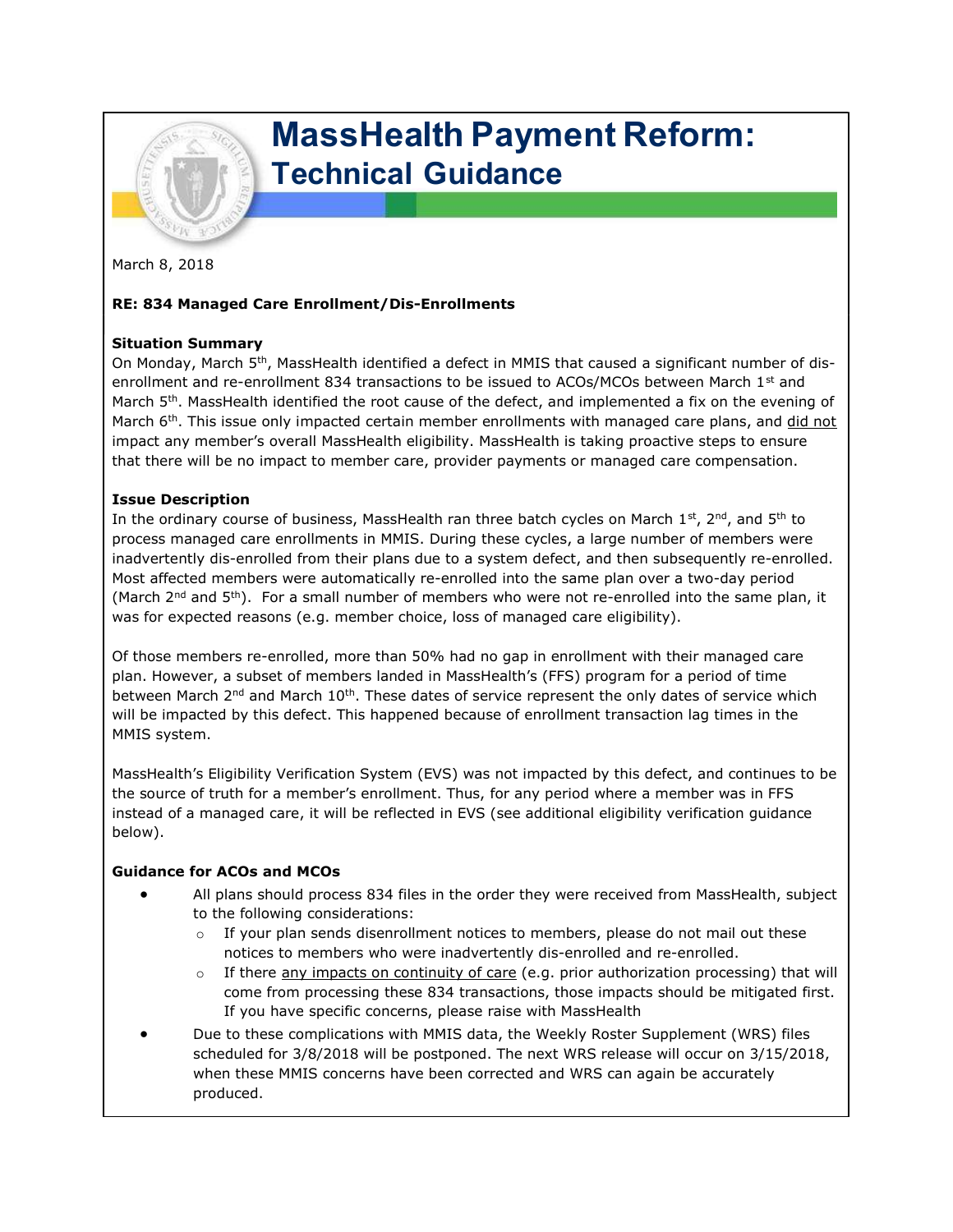|  |  | <b>Guidance for ACOs/MCOs and Providers Related to Medical Services</b> |  |  |
|--|--|-------------------------------------------------------------------------|--|--|
|  |  |                                                                         |  |  |

- ACO/MCOs need to process a high volume of 834 transactions related to this issue, and as such, there will likely be discrepancies between an MCO's eligibility verification system and EVS for at least the next week. Providers and plans should use MassHealth's EVS as their sole source of truth for medical and pharmacy services.
	- $\circ$  Any prior authorizations that are required should come from the plan of record on the date of service as indicated in EVS.
	- $\circ$  Claims should be filed with the plan of record on the date of service as indicated in EVS.

#### Guidance for ACOs/MCOs and Providers Related to Behavioral Health (BH) Services

- Certain critical Behavioral Health services are not payable through MassHealth FFS. It is important members for whom there was a FFS gap due to this systems problem be able to access all MassHealth-covered BH services during any gap in managed care enrollment. As such, plans must cover members impacted by this 834 issue who receive care from behavioral health services between March 2<sup>nd</sup> and March 10<sup>th</sup>.
	- o The list of applicable providers/services is at the bottom of this message.
	- $\circ$  If EVS displays FFS for a member for a date of service between March 2<sup>nd</sup> and March 10<sup>th</sup>, BH providers should provide the service, and then bill the plan displayed on EVS as of March 15<sup>th</sup>. This will provide time for plan information to catch up to MMIS information.
	- $\circ$  MassHealth will make MCOs/ACOs whole for any coverage of behavioral health services/providers on the list below with dates of service from 3/2/2018 until the member was permanently re-enrolled in their new plan (as late as March  $10^{th}$ ).
	- $\circ$  BH providers should be reassured by plans that behavioral health claims can be billed to the health plan. Members should therefore be able to access behavioral health providers without interruption.
	- $\circ$  It is important that plans monitor and record services paid for individual members during this period. MassHealth will provide instructions for how MassHealth will retroactively backdate plan enrollments for these members.

MassHealth will provide a follow-up communication regarding this issue when more information becomes available. Please contact your Contract Manager with any questions on this topic or any other issues you encounter.

Thank you.

Below are Behavioral Health services not payable via MassHealth FFS. Must be approved and paid by plans. MH will reconcile enrollment to ensure plans receive appropriate capitation payments.  $\overline{\phantom{0}}$ 

|                                        | CPT, HCPCS,                                      |                                             |  |  |  |
|----------------------------------------|--------------------------------------------------|---------------------------------------------|--|--|--|
| <b>Service</b>                         | <b>Revenue Codes HIPAA Compliant Description</b> |                                             |  |  |  |
| <b>Diversionary Services</b>           |                                                  |                                             |  |  |  |
| <b>24-Hour Diversionary Services</b>   |                                                  |                                             |  |  |  |
| Community Based Acute Treatment        |                                                  |                                             |  |  |  |
| CBAT - Child or Adolescent Residential |                                                  |                                             |  |  |  |
| Psychiatric                            | 1001                                             | Residential treatment-Psychiatric per diem. |  |  |  |
| Transitional Care Unit (TCU)           | 0513                                             | <b>Transition Visit</b>                     |  |  |  |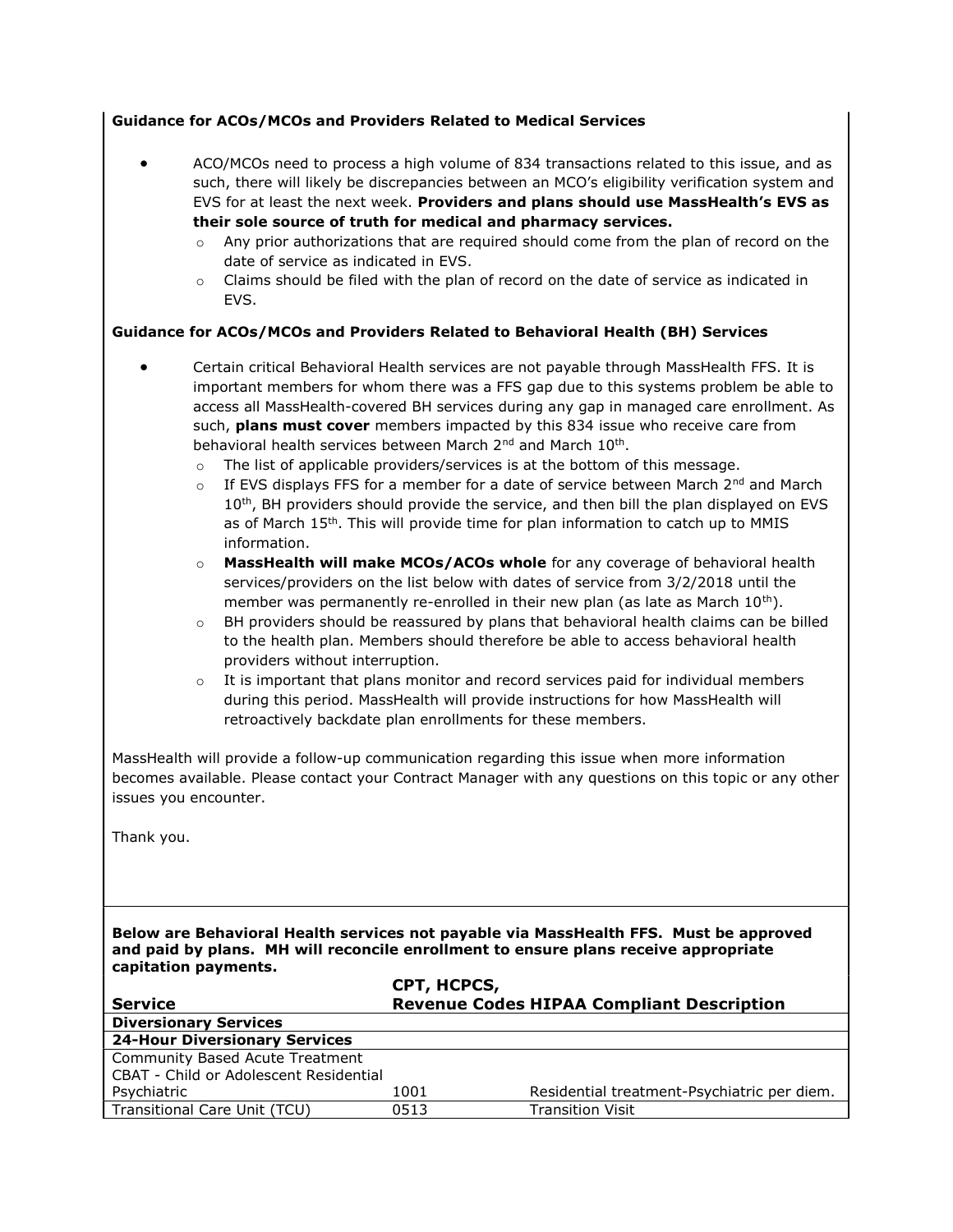| <b>Non-24-Hour Diversionary</b><br><b>Services</b>                   |          |                                               |
|----------------------------------------------------------------------|----------|-----------------------------------------------|
|                                                                      |          | Comprehensive community support services,     |
| Community Support Program (CSP)                                      | H2015    | per 15 minutes                                |
|                                                                      |          | Alcohol and/or drug services; intensive       |
|                                                                      |          | outpatient (treatment program that operates   |
|                                                                      |          | at least 3 hours/day and at least 3           |
|                                                                      |          | days/week and is based on an individualized   |
|                                                                      |          | treatment plan), including assessment,        |
| <b>Structured Outpatient Addiction</b>                               |          | counseling; crisis intervention, and activity |
| Program (SOAP)                                                       | H0015    | therapies or education                        |
| Program for Assertive Community                                      |          | Assertive community treatment program,        |
| Treatment                                                            | H0040    | per diem                                      |
| <b>Outpatient Services</b>                                           |          |                                               |
| <b>Standard Outpatient Services</b>                                  |          |                                               |
|                                                                      |          | Mental health service plan development by     |
| Inpatient-Outpatient Bridge Visit                                    | H0032    | non-physician                                 |
|                                                                      |          | Mental Health Services, not otherwise         |
|                                                                      |          | specified provided on behalf of the client to |
|                                                                      |          | someone other than the client (Collateral     |
| <b>Collateral Contact</b>                                            | H0046    | relationship)                                 |
|                                                                      |          | Alcohol and/or drug services; ambulatory      |
| Ambulatory Detoxifcation (Level 2.d)<br><b>CBHI and ABA Services</b> | H0014    | detoxification                                |
|                                                                      |          | Targeted case management and self-            |
|                                                                      |          | help/peer services (parent-caregiver peer-    |
|                                                                      |          | to-peer support service provided by a family  |
| CSA/FP day rate                                                      | H0023-HT | partner) per day                              |
|                                                                      |          | Self Help/Peer Services Per 15 minutes        |
|                                                                      |          | (parent-caregiver peer-to-peer support        |
| Family Support & Training                                            | H0038    | service provided by a family partner)         |
|                                                                      |          | Skills Training and Development, Per 15       |
|                                                                      |          | minutes (behavior management monitoring       |
| In Home Behavioral Services                                          | T2014-HN | provided by a bachelor-level clinician)       |
|                                                                      |          | Skills Training and Development, Per 15       |
|                                                                      |          | minutes (behavior management therapy          |
| In Home Behavioral Services                                          | T2014-HO | provided by a master-level clinician)         |
| In-Home Therapy - Therapeutic                                        | H2019-HN | Therapeutic Behavioral Services, per 15       |
| Training & Support                                                   |          | minutes (therapeutic training and support     |
|                                                                      |          | services provided by a bachelor-level         |
|                                                                      |          | clinician)                                    |
| Direct instruction by a                                              | H2019-U2 | Therapeutic Behavioral Services, per 15       |
| paraprofessional                                                     |          | minutes                                       |
|                                                                      |          | Targeted case management, each 15             |
|                                                                      |          | minutes (service provided by a bachelor-      |
| <b>Intensive Care Coordination</b>                                   | T1017-HN | level care manager)                           |
|                                                                      |          | Family Training and Counseling for child      |
|                                                                      |          | development (therapeutic mentoring            |
| <b>Therapeutic Mentoring</b>                                         | T1027-EP | service)                                      |
| Assessment and case planning for<br>home services by a BCBA          | H0031-U2 | Mental Health Assessment, by non-physician    |
| Supervisor for home services by a                                    |          | Mental Health Service plan development by     |
| <b>BCBA</b>                                                          | H0032-U2 | a non-physician                               |
| Direct instruction by a BCBA/parent                                  | H2012-U2 | Behavioral health day treatment, per hour     |
| training for home services                                           |          |                                               |
|                                                                      |          | Targeted case management and self-            |
|                                                                      |          | help/peer services (parent-caregiver peer-    |
| CSA/FP day rate                                                      | H0023-HT | to-peer support service provided by a family  |